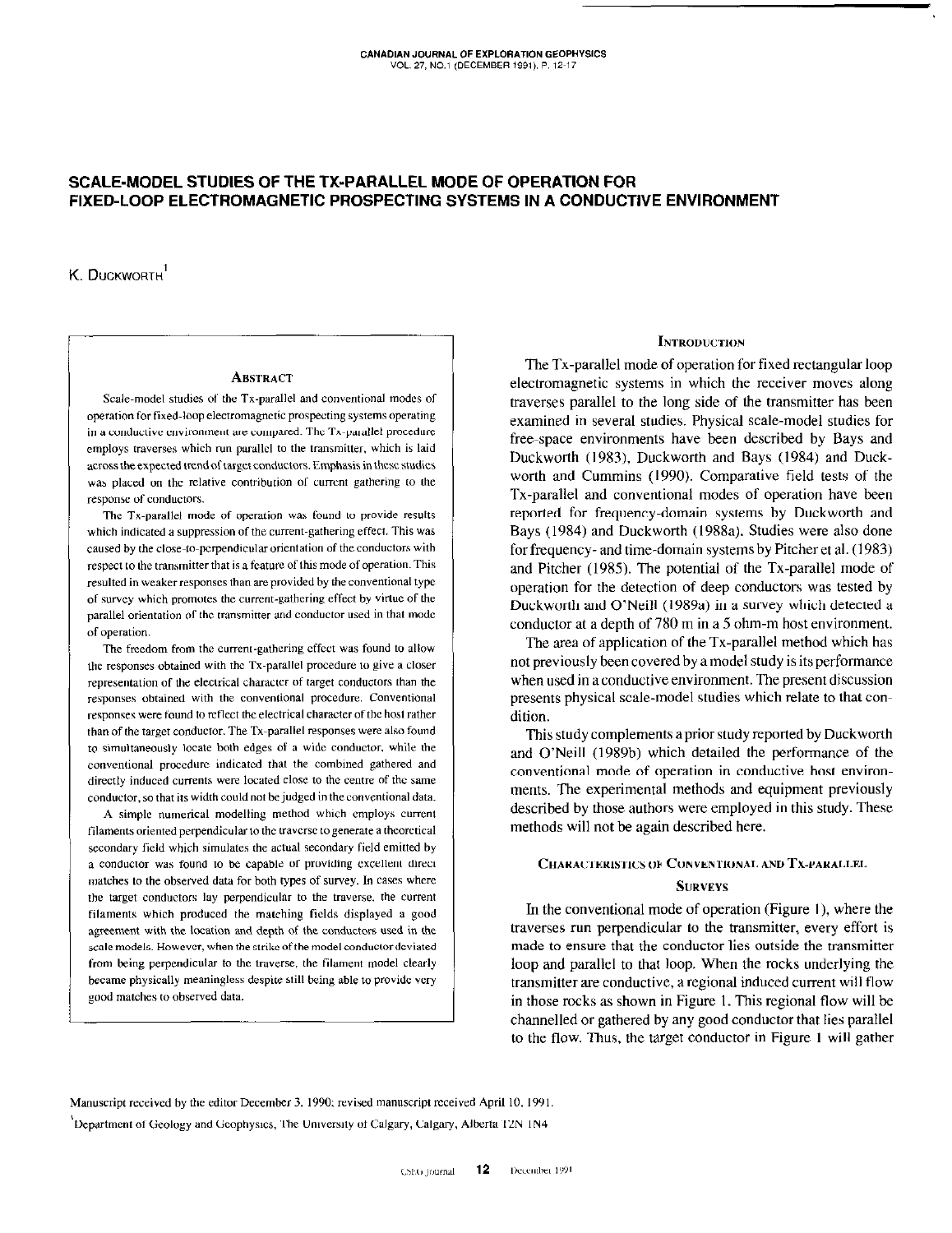the regional current. This gathered current will strongly enhance the anomaly recorded over the target conductor, as was shown by Lajoie and West (1976) and Duckworth and O'Neill (1989b).

In the TX-parallel mode of operation (Figure 2). traverse lines run parallel to the transmitter loop which is laid across the expected trend of the conductor $(s)$ , indicated by the regional strike. This means that target conductors will commonly strike almost perpendicular to the transmitter and to the flow of the regional current. Thus, while the regional current must pass through the target conductor, the superior conductive path that the conductor offers will be too short to effect a significant overall reduction in the resistance to the flow of the regional current. Consequently, this configuration will not promote the gathering of current from the host into the target conductor.

Along any TX-parallel traverse (Figure 2), the anomalous secondary fields are generated by current which flows perpendicular to the transmitter. Regional current flowing through the target conductor will flow parallel to the traverse and will not



Fig. 1. The conventional survey layout and its relationship to theregional flow of induced current in the host rocks around the transmitter.



Fig. 2. The configuration of a TX-parallel survey with respect to the regional current in the host does not promote current gathering.

have a major influence on the anomaly. It will be the locally induced current vortex that will generate the anomaly in this case.

## **RESULTS**

Figure 3 depicts scale-model profiles published by Duckworth and O'Neill (1989b) for a conventional fixed-loop electromagnetic survey conducted over a vertical tabular conductor of 6.3 x  $10^4$  S/m conductivity located in a 10 S/m conductive host for model frequencies ranging from 4 kHz to 400 kHz. The corresponding TX-parallel traverses over the same conductor striking perpendicular to the transmitter at the same depth for the same frequency range and host conductivity are presented in Figure 4. The amplitude and phase profiles presented at the top of each illustration are the actual data recorded over the model. The reduced field strength ratio (RFSR) and phase difference (PD), as used in Turam surveys, were generated numerically from the amplitude and phase profiles. The real and imaginary profiles are the components of the secondary field due to the conductor alone, with the effect of the transmitter field removed.

It should be noted that the plotting scales for RFSR, PD, real and imaginary in Figure 4 have been enhanced. This was done to permit details of the profile geometry to be appreciated. The



Ftg. 3. Conventional survey profiles for a range of model frequencies (after Duckworth and O'Neill, 1989).

CSEG Journal 13 December 1991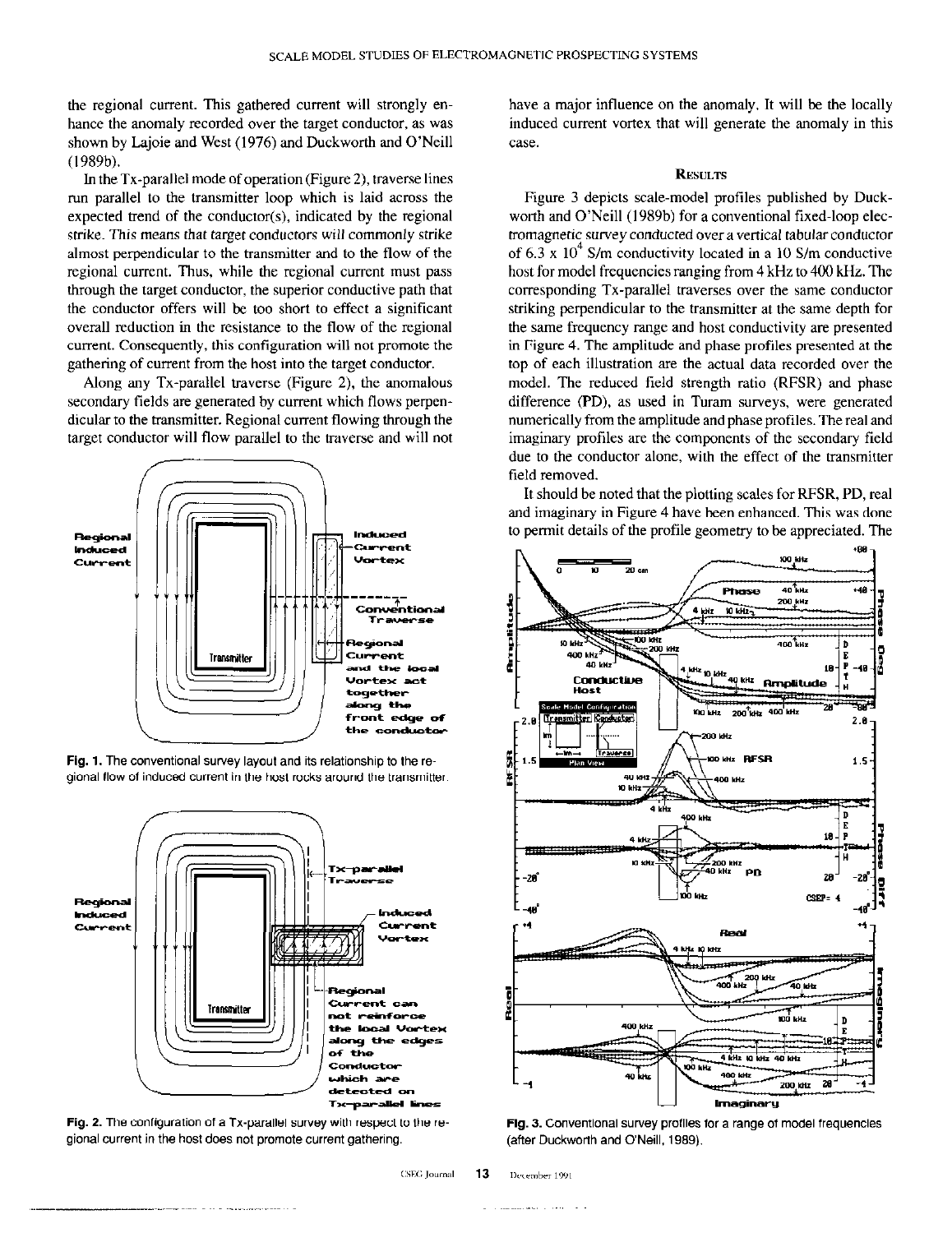

Fig. 4. TX-parallel profiles over the same conductor that was used for the study depicted in Figure 3.

amplitude data represents the amplified output of the detector coil in arbitrary units. However, the plotting scales for amplitude arc identical for all the illustrations presented here, in order that the relative behaviour of the amplitude from case to case may be seen. The units used in plotting the real and imaginary profiles are also arbitrary, but numerical values have been assigned to these plots in order to allow the relative changes of scale between illustrations to be appreciated.

The comparative study of these two modes of operation, which was conducted by Duckworth and Cummins (1990) using free-space conditions, indicated an approximate equality between the responses obtained with the two methods over this same conductor. By comparison, the conductive environment causes the response to he stronger for the conventional survey (Figure 3) than for the Tx-parallel survey (Figure 4). The stronger response for the conventional mode of operation in a conductive environment confirms the expectation discussed above that the conventional type of survey will benefit from the current-gathering effect.

In addition to enhancing the response of a target, the gathered current inverts the phase of the anomaly at high frequencies. This can be seen in the conventional profiles of Figure 3 where the imaginary component of the secondary field shows phase inversion at 100 kHz.

The TX-parallel phase difference profiles of Figure 4 also show a phase inversion, but this occurs at 400 kHz. In this case the phase inversion results from the phase rotation experienced by the primary field in travelling to the target through the conductive host. There is a corresponding phase rotation experienced by the secondary field emitted by the target as it travels to surface through the conductive host. In this sense, the host acts as a conductive overburden as described by Lowric and West (1965).

A similar contribution to phase inversion must operate in the conventional configuration but, in that case, the phase of the gathered current within the target conductor provides the dominant effect.

While the enhancement of the response caused by the gathered current in a conventional survey can he viewed as being beneficial, it also causes the anomaly over the conductor to become almost independent of the thickness of the conductor, as was shown by Duckworth and O'Neill (1989b).

By comparison, the relative freedom from the current-gatlering effect, which is inherent to the responses seen in a  $Tx$ -parallel survey means that those responses will be more representative of the conductance of the target.

The intuitive view that a conductor oriented approximately perpendicular to the transmitter will not couple with the trans. mitter ignores geological reality. Physical modelling and scvera1 field surveys, which have been referred to earlier, have shown that it is difficult to achieve the decoupling of vertically dipping thin conductors, because even minor deviations from perpendicular strike produce significant coupling. In addition, cases where dip is less than vertical or the conductor displays appreciable thickness, cause the coupling to become very cffectivc.

## NUMERICAL MODELLING

Two-dimensional theoretical methods are inherently incapable of treating the current-gathering effect and they cannot model the flow of current perpendicular to the transmitter. Thus, any modelling of the current-gathering effect or of the rcsponses generated by a Tx-parallel survey must be based on a three-dimensional theoretical representation of the conductivity distribution around the transmitter loop, or upon physical scale modelling, as was used in this study.

The severe computational demands of three-dimensional theoretical modelling arc unsuited to the iterative matching of theoretical to observed data. However, for the cxplorationist who can not justify the cost of three-dimensional numerical modelling, a low-cost alternative lies in the current-filament (or line-current) modelling method (Duckworth, 1972). This modelling method can be implemented on any personal computer and can produce satisfactory matches to observed data obtained with either conventional or Tx-parallel surveys. The currentfilament model (where the filaments arc assumed to be located in free-space) permits the computation of a theoretical field distribution which simulates the magnetic field due to the actual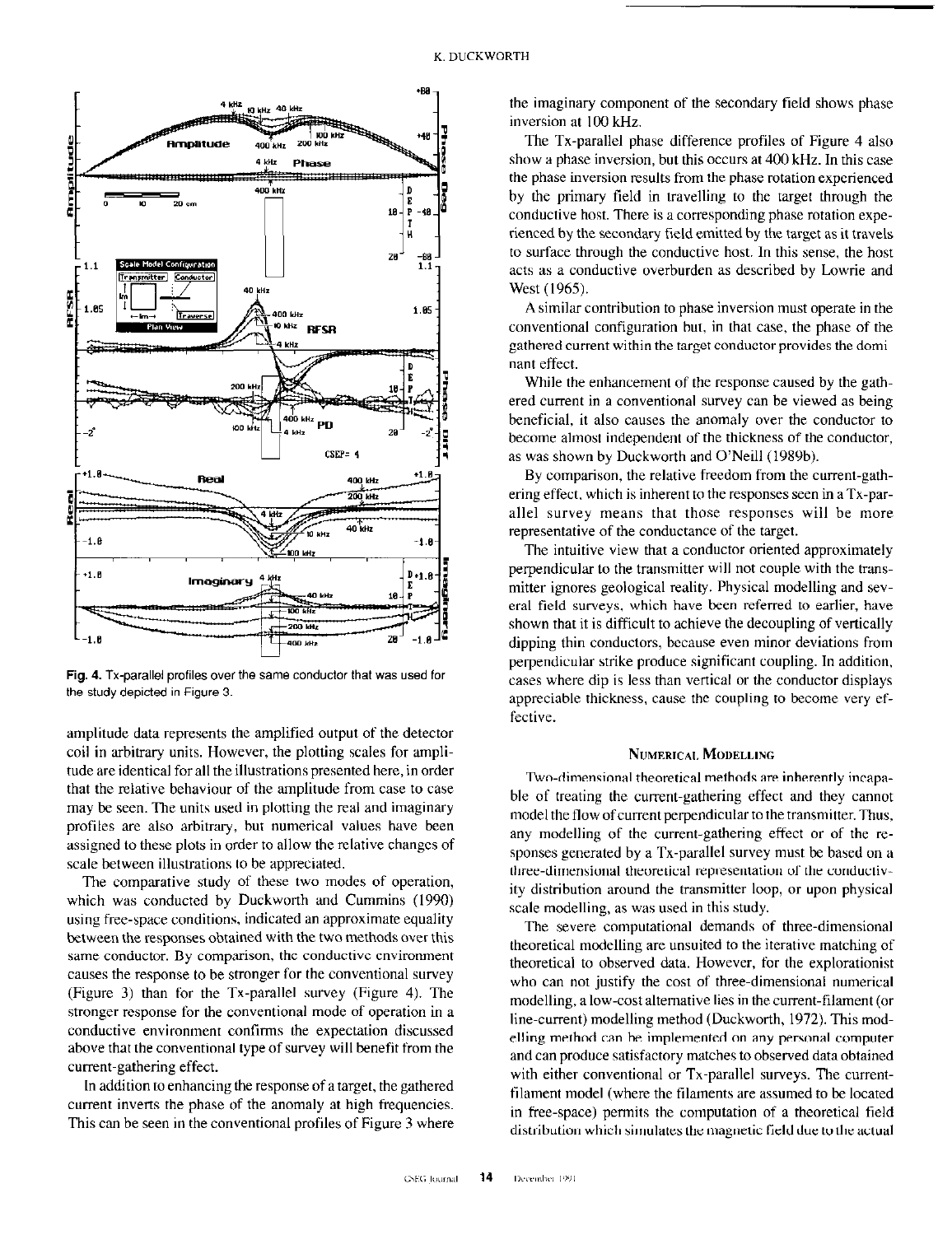induced current concentrations in the conductor. This model was shown by Duckworth and O'Neill (1989b) to be capable of providing very close matches to observed data even if those data are phase-inverted. The locations of the filaments, once a match has been achieved, correspond very well to the spatial location of the target conductor.

In order to provide an additional basis for discussion of the scale-model results and to demonstrate that the filament model is a very effective interpretation tool, it was applied to the simulation and matching of the scale-model data acquired in this study. The results of this matching to scale-model data acquired at 40 kHz for both the conventional and TX-parallel data arc presented in Figures 5, 6 and 7. In these figures the solid profiles are the theoretical profiles generated by the filament model while the discrete data points were recorded by the scale-model system. The fine dotted profiles are the recorded primary field with the target conductor removed.

Figure 5 depicts the scale-model conventional profiles for 40 kHz from Figure 3. At this model frequency, the response was strongly enhanced by current gathering and close to phase inversion as can be seen in Figure 3. The filament model match to the scale-model data in Figure 5 is remarkably complete, considering the simplicity of the model on which it is based.



Fig. 5. Scale-model and matched theoretical profiles for the 40.kHz profile illustrated in Figure 3.

-\_ -.,~~

The corresponding TX-parallel profile over the same conductor along with the filament model matching profile are shown in Figure 6.

In the conventional profile of Figure 5, the match to the observed scale-model data required only two current filaments. These currents are the real and imaginary components of what can be viewed as a single current concentration. The difference in the spatial location of these components of the induced current is necessary in order to achieve a match to the observed data, as discussed by Duckworth (1988b). The location of these components of this current filament close to the centre of the actual conductor shows that this simple interpretation method would have provided a reliable drilling target in this case.

In low-frequency (4 kHz) tests of the conventional mode of operation over this same conductor, Duckworth and O'Neill (1989b) found that the filament model required currents close to the bottom of the conductor in order to achieve a match to the scale-model profiles. These deep currents provided a measure of the depth extent of the target. However, at 40 kHz with a strong current-gathering effect in operation, the effects of deeper currents were lost. This is shown by the lack of need for deep currents in the match achieved in Figure 5.

In the case of the TX-parallel profile of Figure 6 the matching filament model required 4 separate current filaments to achieve



Fig. 6. Scale-model and matched theoretical profiles for the 40.kHz TX-parallel profile from Figure 4.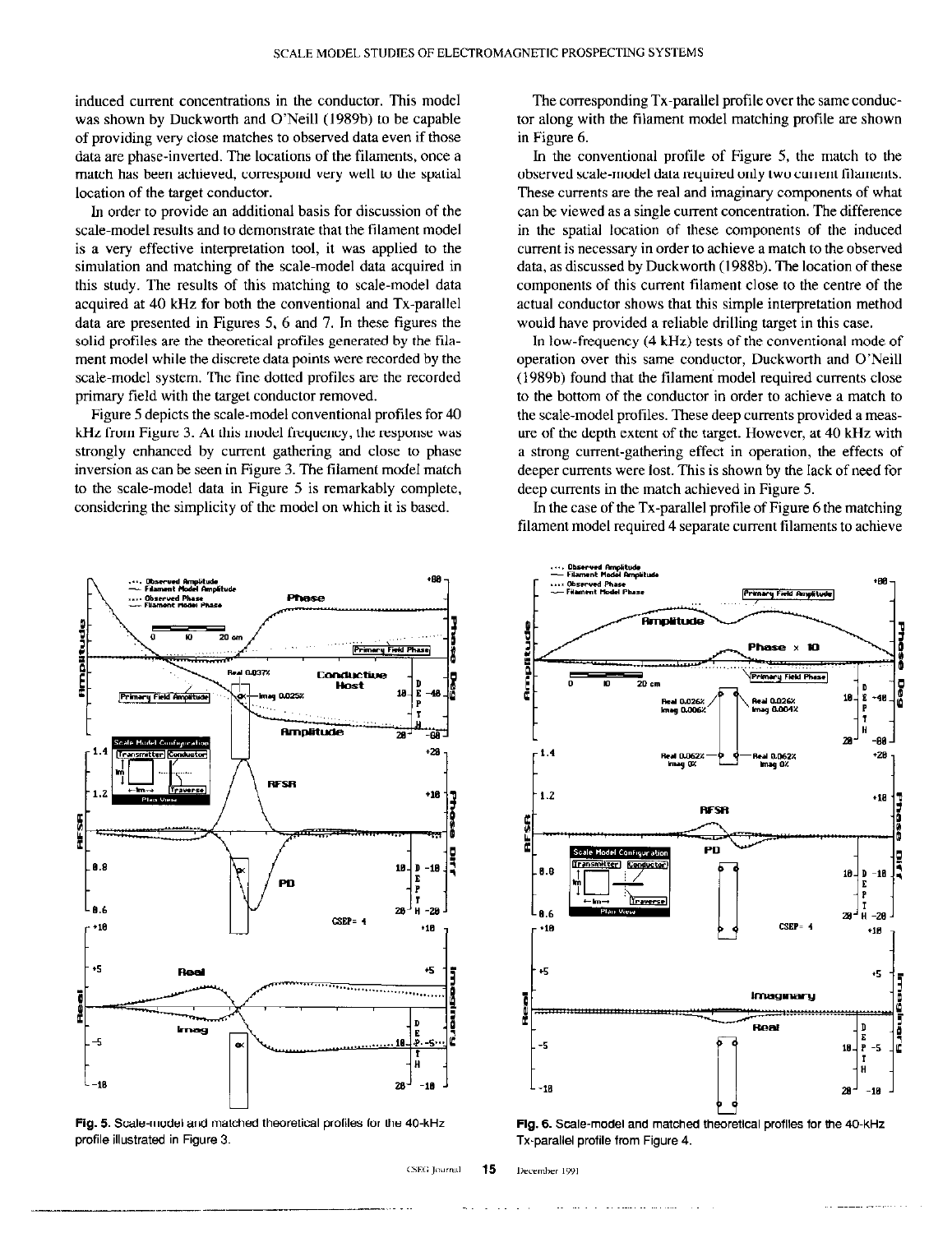a satisfactory match (it should be noted that the phase profile was magnified by IO to allow the features of the profile to be appreciated). The two currents located close to the top of the conductor can be regarded as being related to the two sides of the local vortex of current which must have existed close to the top face of the conductor, as in Figure 2. However, it is essential that the currents used in the filament model should not be regarded as exact representations of the actual currents which existed in the conductor. It was not found to be necessary to spatially separate the real and imaginary components of these currents as was the case in Figure 5.

The magnitudes of the real and imaginary components of the shallow currents in Figure 6 show a ratio of 4:1. In free-space profiles (not shown) this ratio became 8:1 at the same frequency, thereby indicating a response close to the inductive limit. This ratio of 4:1 is better related to the character of the excellent conductor that this slab of graphite represented, compared to the 1.48:l ratio displayed by the current components in Figure 5. This confirms the earlier suggestion that the results from a TX-parallel survey in a conductive environment would be more closely related to the quality of the target conductor than would conventional survey data.

It is notable that in Figure 6 the current filament interpretation of the TX-parallel responses defines the location of both edges of the conductor. By comparison, the conventional profiles of Figure 5 do not permit either the front or back edge of the conductor to be located, because the matching filaments lie at the centre of the conductor.

The deeper pair of currents in Figure 6 can be viewed as being related to the current vortex in the bottom surface of the conductor, but they present an apparent paradox because they are much stronger than the shallow currents. It must be remembered that these currents are the currents that in a free-space environment produce a secondary field along the profile which merely simulates the actual detected field due to a target in a conductive host. The magnitudes and phases of these simulating filaments of current do not have to match the magnitudes and phases of the actual currents which flowed in the conductor. However, it does appear that they do provide a reasonable approximation to the true spatial location of the induced currents, and thereby provide a measure of the depth extent of the conductor. This contrasts with the apparent lack of any depth extent information in the conventional profiles of Figure 5, where the shallow current match could not be improved by including any deep currents in that model.

This application of the filament model to Tx-parallel data indicates that this simple model would have provided a reliable indication of the position of this conductor for drilling purposes, just as it did for the conventional data.

The magnitudes (as a percentage of transmitter current) of the current filaments used to match the conventional and TXparallel profiles were 0.046% and 0.030%. respectively. This confirms the qualitative impression of the overall stronger response in the conventional configuration due to the gathered current. However, it is surprising that the current indicated for the TX-parallel case is not as weak as might be expected. The relatively strong response provided by the TX-parallel mode of operation comes from being able to work closer to the transmitter than is possible in the conventional type of survey.

In the conventional type of survey, the transmitter must be sufficiently displaced from the location of the target to allow full development of the anomaly along the traverse. The deeper the target, the greater must be this displacement because of the increasing width of the anomaly. This necessary displacement causes the transmitter-to-target coupling to be decreased for deeper targets, yet this clearly conflicts with the need to maximize the coupling to deeper conductors.

The TX-parallel mode of operation does not suffer from this conflict. It allows any length of traverse at any desired separation from the transmitter. It also allows the transmitter to be placed directly over the target no matter what the depth of that target. This places the transmitter as close to the conductor as possible, thereby compensating for the disadvantage that the TX-parallel configuration suffers due to reduced primary coupling and lack of current gathering.

While the filament model can provide very effective interpretation of the location of the target it can also produce results which can be misleading. Figure 7 illustrates a case in which the filament model was again very successful at achieving a



Fig. 7. TX-parallel results for a conductor striking at 70 degrees to the traverse. The matching current-filament model is physically unrelated to the actual current flow in the conductor.